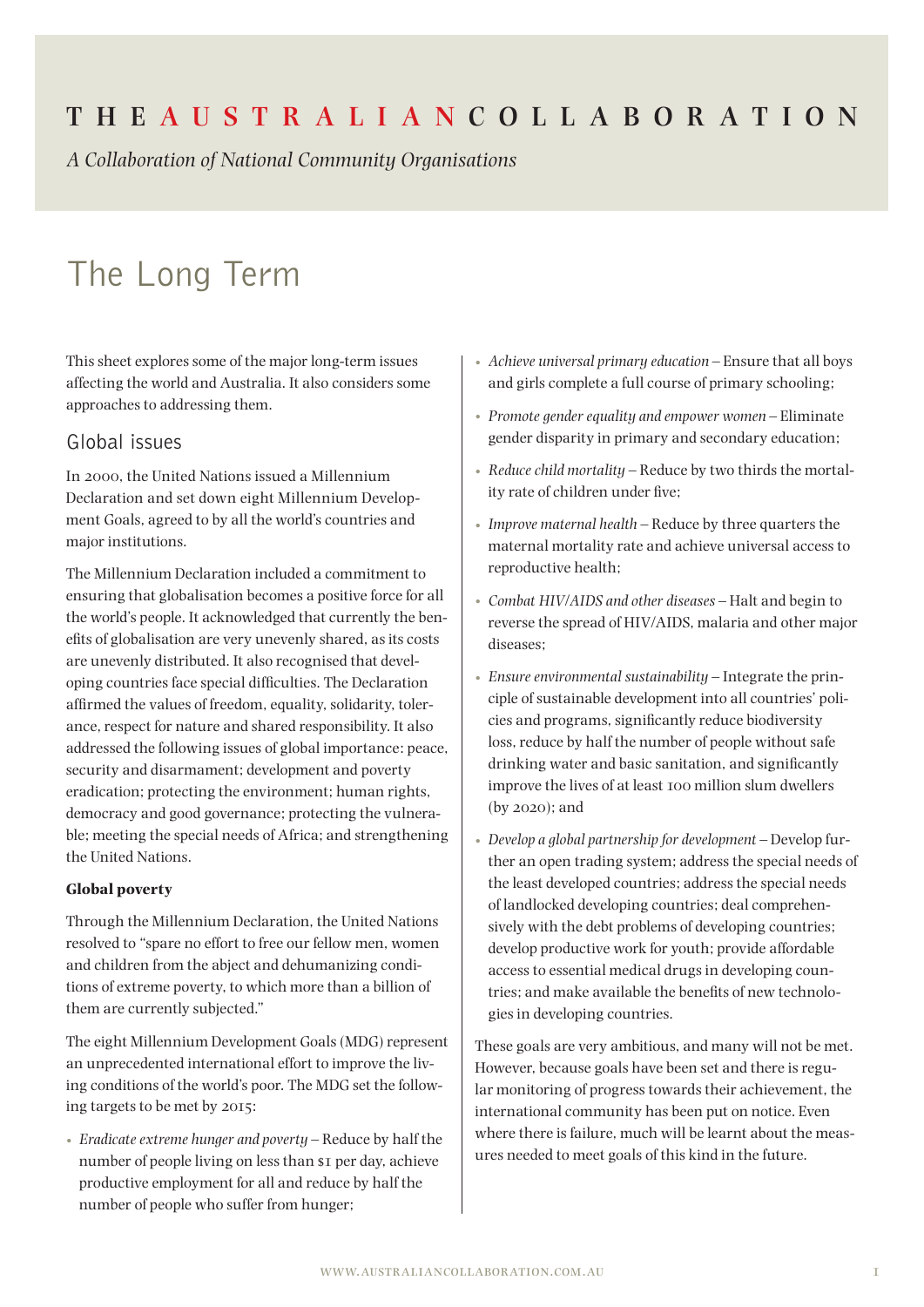#### **Global environment problems**

Over the past 50 years, humans have changed ecosystems more rapidly and extensively than ever before, largely to meet rapidly growing demands for food, fresh water, timber, fibre and fuel. Human impacts on the natural environment have brought about numerous global environmental problems such as climate change, substantial biodiversity loss, resource depletion, atmospheric and water pollution, land pollution and degradation, and overpopulation. Human actions have also affected the great biogeochemical cycles of the planet (that is, the way that chemical elements cycle through the Earth's crust, oceans and atmosphere).

Over-exploitation of natural resources – through activities such as clear felling (logging), mining, over-fishing and overgrazing of cattle – destroy the habitats of other species and cause endangerment or extinction of plants and animals. Human waste disposal practices contaminate surface water, groundwater, soil and air, and produce greenhouse emissions which contribute to global climate change. These effects, together with the effects of massive global population growth and urbanisation, disrupt natural ecosystems. Such disruption not only undermines future ecological stability, but also undermines ecosystem services – that is, the benefits that ecosystems provide for humankind, such as the provision of food, water and fibre, the decomposition of wastes, the control of disease and the maintenance of nutrient cycles for crop pollination.

Several studies have catalogued and set targets in relation to global environmental threats. The International Geosphere-Biosphere Program (IGPB) is studying how human actions are affecting land, oceans, atmosphere and biogeochemical cycles. In its 2004 report, *Global Change and the Earth System*, the IGBP noted that "global change is more than climate change. It is real, it is happening now and in many ways it is accelerating."

The *Millennium Ecosystem Assessment* report, released in 2005, examined the state of global ecosystems and ecosystem services. It examined 24 ecosystems and found that 15 of them were being degraded or used unsustainably. The report found that human-caused changes are having an escalating impact on biodiversity and increasing the risk of abrupt and irreversible damage to ecosystem. It concluded that the greatest human burdens related to these changes are being carried by the poor.

The 2010 edition of *Global Biodiversity Outlook* highlighted constant – and in some cases, intensifying – biodiversity losses globally. It indicated that habitat loss, unsustainable use and overexploitation of resources, climate change, invasive alien species and pollution continue to affect most countries in alarming proportions, affecting the livelihoods and food security of hundreds of millions of people.

The Intergovernmental Panel on Climate Change (IPCC) is another major international reporting system. (See the Australian Collaboration fact and issue sheets for further discussion of the IPCC's work.) Under the United Nations Framework Convention on Climate Change and the Kyoto Protocol, of which Australia is now a signatory, each participating country has been given a target for the reduction of greenhouse gases. Although many countries have found existing climate change targets difficult to meet, there is wide consensus in the scientific community that more challenging targets need be set in order to deal adequately with the problems of climate change.

#### Issues facing Australia

Currently, Australia has no domestic goals or mediumterm targets comparable to the UN Millennium Development Goals. Such goals and targets will be indispensable, however, in tackling the following long-term issues which demand sustained attention in Australia:

- **• Environmental problems**. Measures are needed, for example, to prevent water and land degradation and loss of biodiversity, all of which have social and economic as well as environmental impacts.
- **• Health care**. Preventative health measures are needed to promote well-being and reduce the cost of medical care for the whole population, especially to support the health, development and well-being of children and young people and of other population groups, such as people with mental illness.
- **• Poverty and inequality**. Concerted efforts are needed to eliminate poverty and reduce socio-economic disadvantage.
- **• Education**. The education system should significantly increase the skills and capacities of the whole population in order to give more people the opportunity to find meaningful work and to increase the economic prosperity of the nation.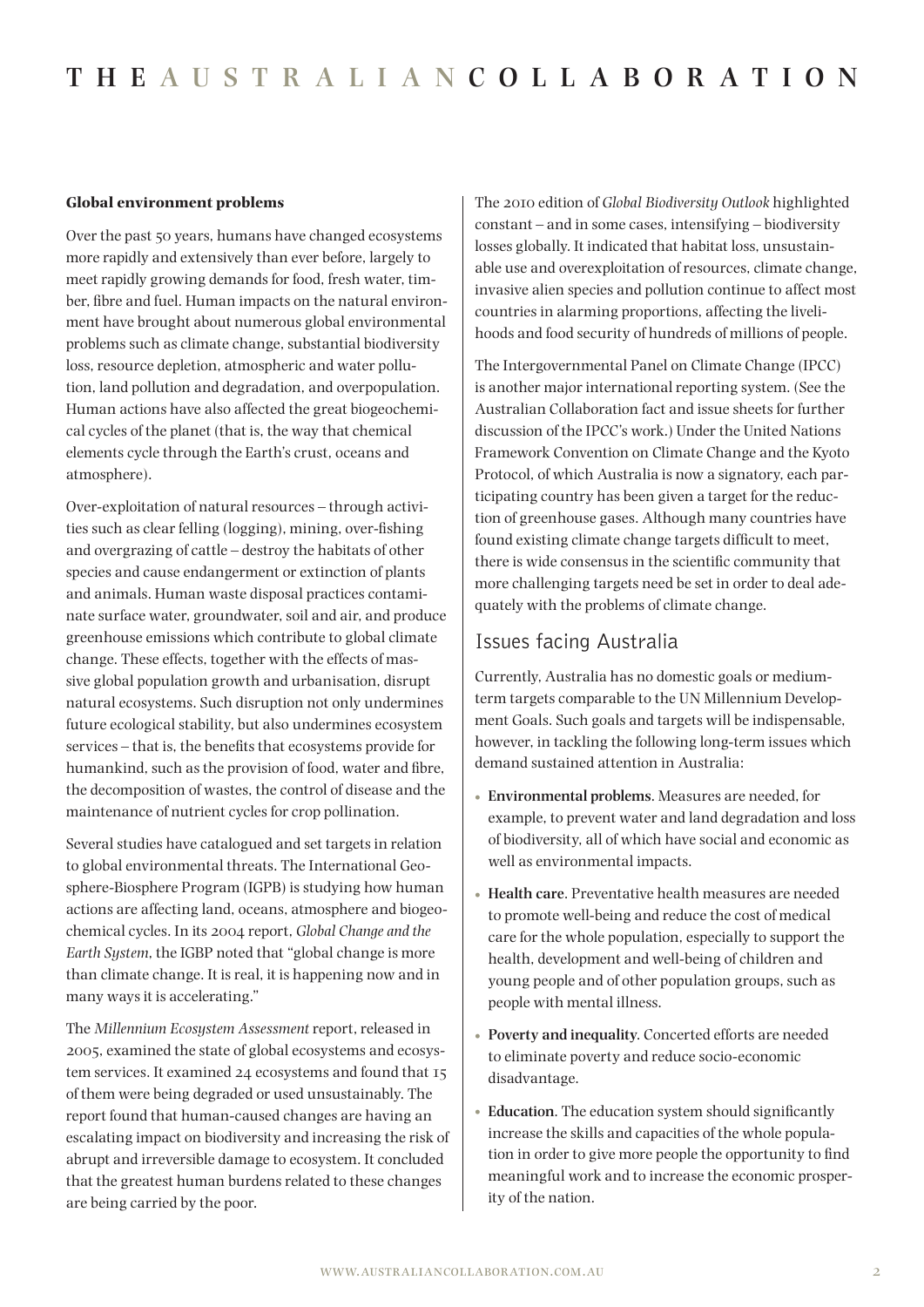- **• The plight of Indigenous people**. Priorities include closing the gap in life expectancy and health outcomes between Indigenous and non-Indigenous people; addressing Indigenous disadvantage in housing and education; dealing with substance dependence, violence and crime in Indigenous communities; and recognising Indigenous rights, including native title.
- **• Australia's future relationships to Asia and its region**. This requires among other things better and more comprehensive teaching of Asian Studies and Asian languages.
- **• Adequate investment in infrastructure**. Building Australia's economic capacity will strengthen productivity and promote sustainable economic growth and better living standards.
- **• A genuine commitment to the solution of global social and environmental problems**. Australia needs to play its full proportionate part in global action. As one of the world's developed countries, Australia's needs, for example, to be active in bringing about an effective response to climate change.

### Identifying and debating the long-term issues

Ideally, our governments and elected representatives would take the initiative to enter into a dialogue with the Australian people about the long-term issues facing the country and the approaches that might be needed to respond to them. Individual governments do not, however, do this; their focus is typically adversarial, short-term and significantly concerned with electoral advantage.

A national conversation is needed that engages the media, parliament, universities, business communities, non-government sectors and Australian citizens on a continuing basis, leading eventually to purposeful action. While there are many ways in which this conversation can be carried on, it is unlikely that it will be sustained and continue to attract the attention of the media unless it is drawn into the heart of the political system. The parliament, therefore, has a key role to play. There is scope to use parliamentary committees, especially Senate committees, to explore and debate long-term issues across party lines and thereby to

give weight to these discussions, to better inform the electorate and to prepare it for changes that may be needed in response to emerging contingencies.

This is standard practice in many countries. The Finnish Parliament has, for example, a Standing Committee for the Future with a formal mandate, among its other roles, to review the government's long-term plans. The German Parliament (Bundestag) has Study Commissions, made up of equal numbers of parliamentarians and outside experts. They investigate matters of significance to the German nation and publish their findings widely. To achieve the same in Australia, various barriers must be overcome including the absence of standing committees with longterm mandates, parliamentary funding being controlled by the Treasurer, inadequate resources for inquiries, lack of opportunity to involve outside experts and inadequate arrangements for the propagation of findings. However, these barriers are not insurmountable.

## Improving Australia's capacity to deal with long-term problems

Once some broad agreement has been reached concerning the major long-term issues and their significance to the nation, the focus needs to shift to mechanisms for action and implementation. One key requirement is collaboration between federal, state and local government.

In Australia's federal system of government, significant powers and responsibilities rest with the states. Effective long-term strategic plans therefore require collaboration between the Australian government and the states and territories. Ministerial councils are the principal vehicles for developing wide-ranging collaborative national policies; the peak ministerial council is the Council of Australian Governments (COAG) which was established in May 1992. COAG comprises the prime minister, premiers, territory chief ministers and the president of the Australian Local Government Association. Its role is to initiate, develop and monitor the implementation of policy reforms of national significance which require cooperative action by Australian governments.

COAG has achieved a number of successes including the establishment of an independent statutory body, the National Competition Council. This intergovernmental